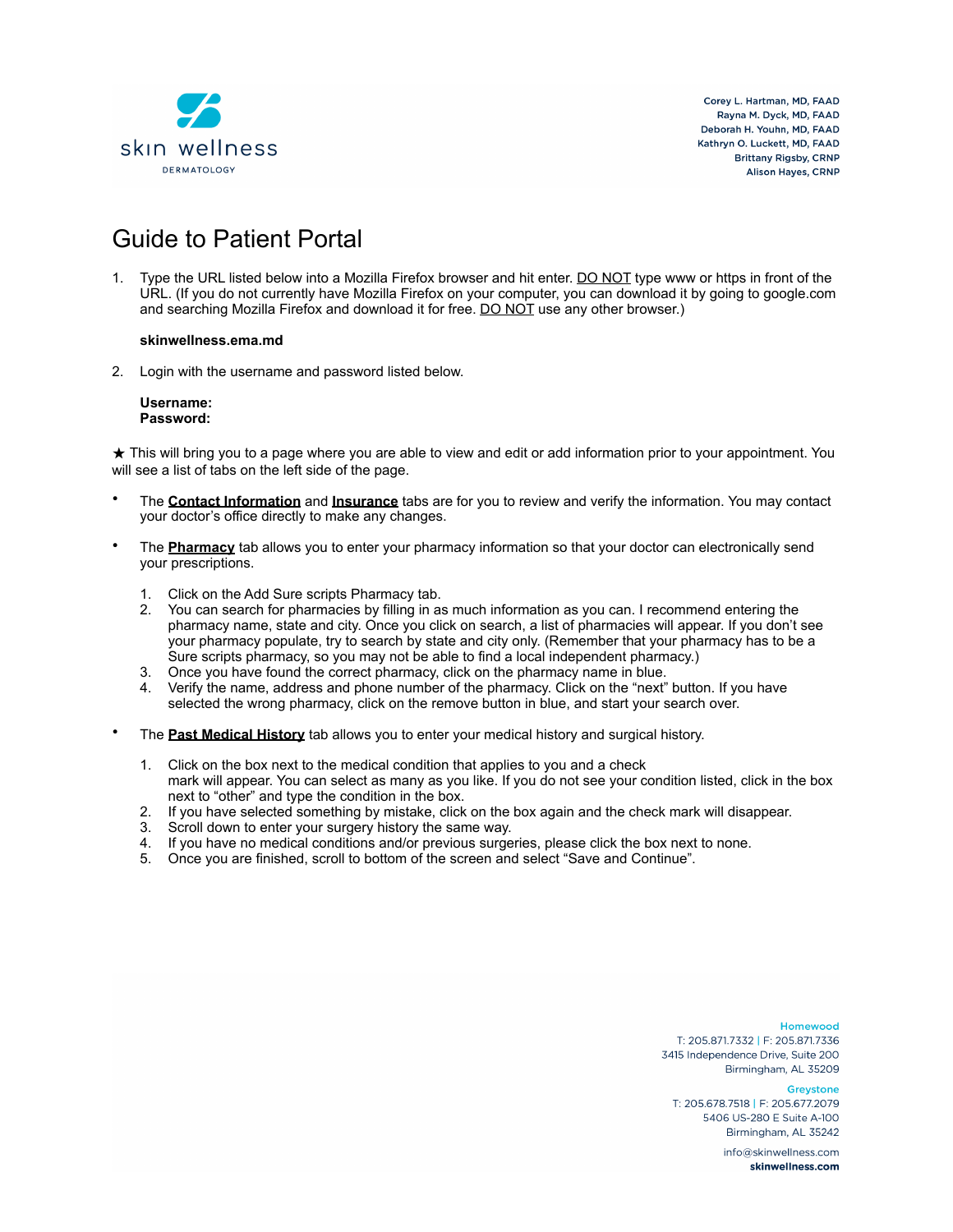

Corey L. Hartman, MD. FAAD Rayna M. Dyck, MD, FAAD Deborah H. Youhn, MD, FAAD Kathryn O. Luckett, MD. FAAD **Brittany Rigsby, CRNP Alison Haves, CRNP** 

### Guide to Patient Portal (continued)

- The **Skin Disease History** tab allows you to enter any previous skin problems.
	- 1. Click on the box next to the condition that applies to you. If you do not see your condition listed, click in the "other" box and type in your condition.
	-
	- 2. If you have no previous skin problems, please select none.<br>3. Scroll down to answer more questions regarding your skin cancer history. 3. Scroll down to answer more questions regarding your skin cancer history.
	- 4. Once you are finished, scroll to the bottom of the screen and select "Save and Continue".
- The **Medications** tab allows you to enter all of your current medications. (Most over- the-counter medications should populate as well)
	- 1. Click on the blank field next to drug name and start typing. Medications will auto-populate for you. Click on the correct medication and a box will appear to the right. If you know the dose of that medication, select the appropriate dose by clicking on the medication name/dose in blue. If you do not know the dose, select the text "add with unspecified dispensable." You will then see your medication listed below. You can add as many medications as you like.
	- 2. If you cannot find the correct medication, you can always click in the box next to "other" and type in your medication.
	- 3. If you are not currently taking any medications, click on the "mark no medications" tab at the top of the page.
	- 4. If you have selected a medication in error, simply click on the blue delete button to the right of the medication you want to delete.
	- 5. You may add additional information into the blank fields next to each medication (frequency, date started), but you do not have to.
	- 6. Once you are finished, scroll to the bottom of the screen and select "Save and Continue".
	- The **Allergies** tab allows you to enter any known drug allergies.
		- 1. Click on the blank field next to allergy and start typing. Allergens will auto-populate and simply click on the appropriate one. You will then see your allergy listed below.
		- 2. As always, there is an "other" box for you to type in any allergy that you cannot find.
		- 3. If you have no known drug allergies, click on the "mark no known allergies" tab at the top of the page.
		- 4. You may select the type of reaction you experienced with that allergy, but you do not have to.
		- 5. As with medications, if you select an allergy in error, click on the blue delete button to the right of the allergy you wish to delete.
		- 6. Once you are finished, scroll to the bottom of the screen and select "Save and Continue".

**Homewood** 

T: 205.871.7332 | F: 205.871.7336 3415 Independence Drive, Suite 200 Birmingham, AL 35209

Greystone

T: 205.678.7518 | F: 205.677.2079 5406 US-280 E Suite A-100 Birmingham, AL 35242

> info@skinwellness.com skinwellness.com